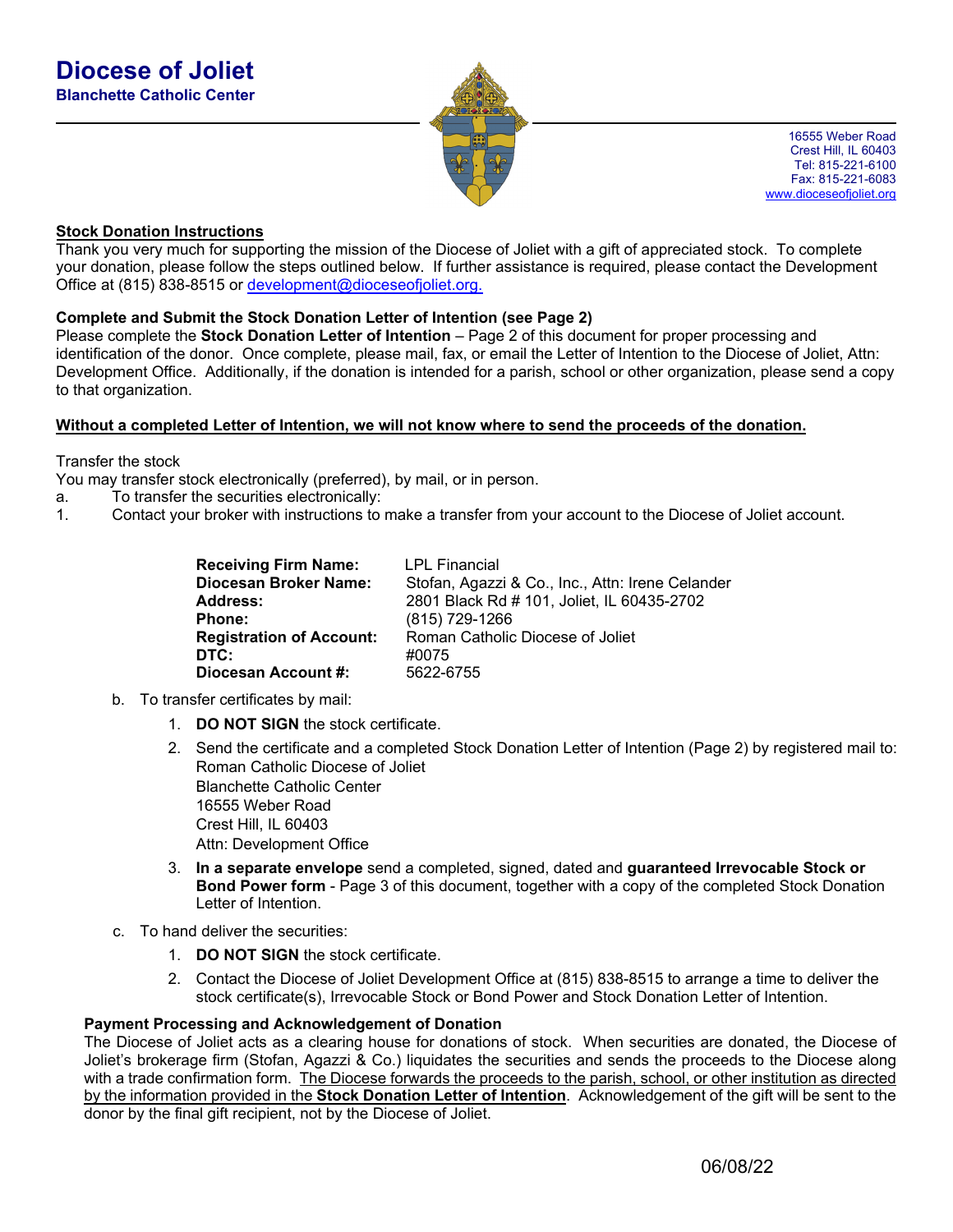

16555 Weber Road Crest Hill, IL 60403 Tel: 815-221-6100 Fax: 815-221-6083 www.dioceseofjoliet.org

# **STOCK DONATION LETTER OF INTENTION**

*Please complete this form for all stock donations and forward to the diocese via email to* development@dioceseofjoliet.org*. You may also submit this form by mail to:* 

Roman Catholic Diocese of Joliet Blanchette Catholic Center 16555 Weber Road Crest Hill, IL 60403 Attn: Development Office

### **AND PLEASE ALSO FORWARD TO:**

Parish, School or other Institution for which the donation is intended (if other than the Diocese of Joliet).

## **Donor Information:**

|                                                                                                                                                                                                                                |                                                       | Donor Address: No. 2014 19:00 19:00 19:00 19:00 19:00 19:00 19:00 19:00 19:00 19:00 19:00 19:00 19:00 19:00 19                                                                                                                      |  |
|--------------------------------------------------------------------------------------------------------------------------------------------------------------------------------------------------------------------------------|-------------------------------------------------------|-------------------------------------------------------------------------------------------------------------------------------------------------------------------------------------------------------------------------------------|--|
|                                                                                                                                                                                                                                |                                                       |                                                                                                                                                                                                                                     |  |
|                                                                                                                                                                                                                                |                                                       |                                                                                                                                                                                                                                     |  |
| <b>Donation Information:</b>                                                                                                                                                                                                   |                                                       |                                                                                                                                                                                                                                     |  |
|                                                                                                                                                                                                                                |                                                       | Name of Stock: Name of Stock: Number of Shares: Number of Shares: Name of Stock:                                                                                                                                                    |  |
| Intention of Gift (please check one):                                                                                                                                                                                          |                                                       |                                                                                                                                                                                                                                     |  |
| Catholic Education Foundation (Diocese of Joliet)<br>Parish (Specify below)<br>School (Specify below)<br>Other Institution (Specify below)<br>If Parish, School or other Institution please specify:                           | Catholic Ministries Annual Appeal (Diocese of Joliet) | Name of Parish, School or other Institution: Name of Name of Parish, School or other                                                                                                                                                |  |
|                                                                                                                                                                                                                                |                                                       |                                                                                                                                                                                                                                     |  |
|                                                                                                                                                                                                                                |                                                       |                                                                                                                                                                                                                                     |  |
| Donor Broker: New York Changes and Changes and Changes and Changes and Changes and Changes and Changes and Changes and Changes and Changes and Changes and Changes and Changes and Changes and Changes and Changes and Changes |                                                       |                                                                                                                                                                                                                                     |  |
| I (we) plan to transfer the securities (please check one of the following):                                                                                                                                                    |                                                       |                                                                                                                                                                                                                                     |  |
| electronically<br>$\rule{1em}{0.15mm}$ by mail<br>delivered in person                                                                                                                                                          |                                                       |                                                                                                                                                                                                                                     |  |
|                                                                                                                                                                                                                                |                                                       | Date: <u>University</u> Contract of the Contract of the Contract of the Contract of the Contract of the Contract of the Contract of the Contract of the Contract of the Contract of the Contract of the Contract of the Contract of |  |
| <b>Donor Signature(s):</b>                                                                                                                                                                                                     |                                                       | Date:                                                                                                                                                                                                                               |  |